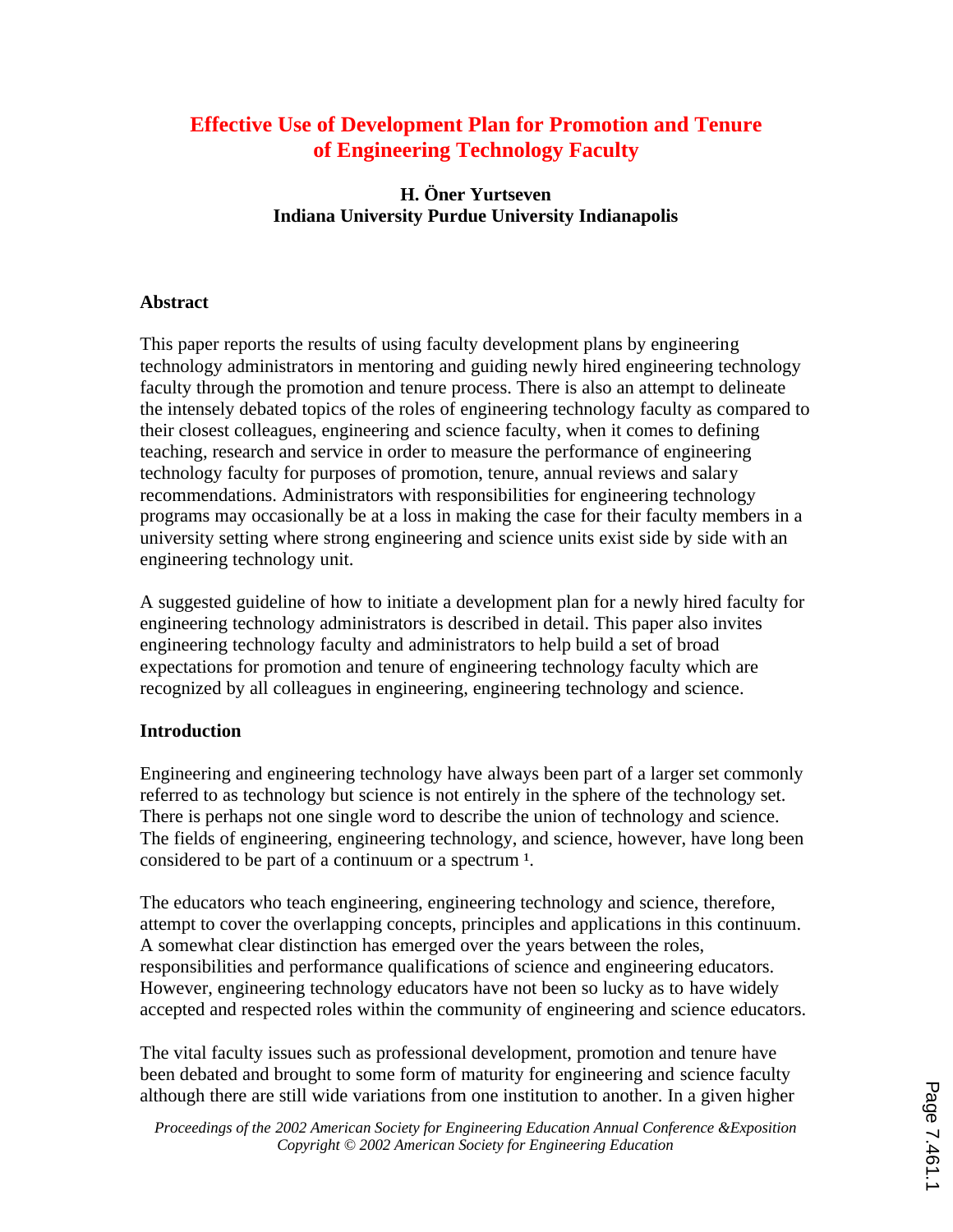education setting, however, a mathematics faculty member or an electrical engineering faculty member knows what hoops to jump through to get to the promised land of tenure. Their peers who will make the recommendation to grant or reject promotion and/or tenure all seem to know what it takes to vote for or against the candidate.

In a typical university setting, as the lay of the land for a newly hired engineering or science faculty member is presented and expectations are spelled out, and the necessary resources such as laboratory space, equipment for experimental research, computer set up, release time, graduate and/or undergraduate student assistance, etc., are provided. Thus, the necessary elements of meeting a set of expectations are spelled out and an unwritten contract is agreed upon between the newly hired engineering or science faculty member and the university through a set of administrators such as the department chair, dean, vice president and president.

This tradition for engineering and science faculty has not been extended to engineering technology faculty except in rare cases where the sizes of the engineering technology student body and faculty are comparable to other disciplines on a given campus, especially to engineering and science programs.

In the following two sections, some practical and tested methods are presented on how to create an environment for engineering technology faculty members in which newly hired faculty can progress towards promotion and/or tenure successfully in a fashion similar to what the engineering and science faculty have done for a long time. The Appendix contains a sample of a three-year faculty development plan for a newly hired fictitious engineering technology faculty member.

# **Building a Professional Development Portfolio**

In real life, only death and taxes are certain and inevitable. It is possible, though not legal; to avoid the taxes but there has not been a recorded case of anyone escaping death. In academic life, on the other hand, review by peers is also inevitable, like taxes or death, whether it is for the purpose of promotion, tenure, or post-tenure evaluation.

Peer review for a newly hired faculty member can come in many forms. These may include annual evaluation by department chair or a group of tenured faculty, or a threeyear review involving both the department and school peers, or the ultimate process of going through the tenure or promotion process, involving peer reviews at all three levels, i.e. department, school and the university levels. This structure, therefore, suggests that a new faculty member needs to be prepared for a peer review very early on as the building block of a professional portfolio.

It is possible to build a reasonably strong portfolio for a new faculty member starting with the hiring process. The final candidate emerging from a search process for a faculty position needs to be appraised of the expectations of the position and has to be given almost a preliminary blue print of how to succeed in the promotion and tenure process. This is crucial since the teaching load, service assignments and expected research,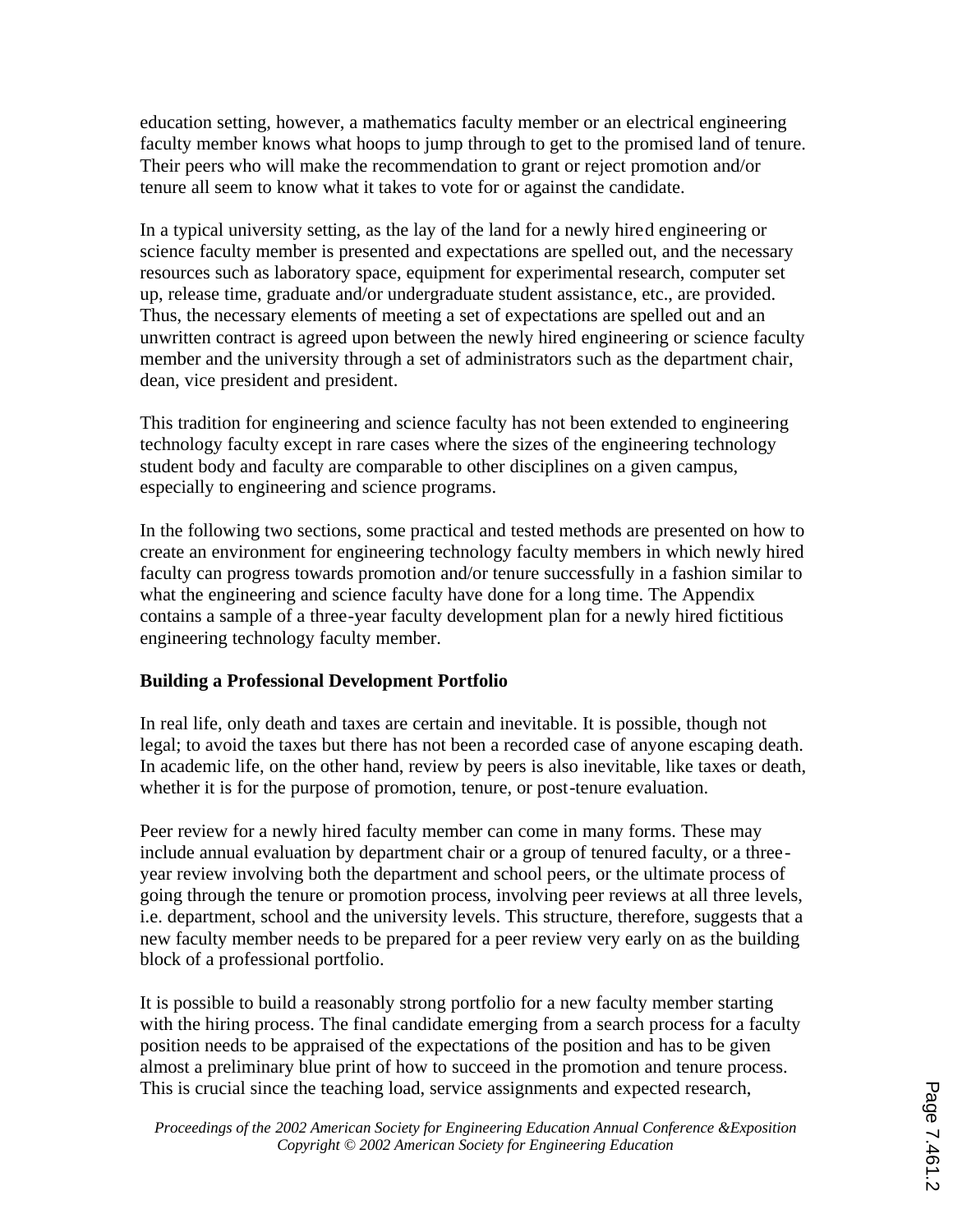scholarship and creative activity during the first few years are good indications of success or failure for a new faculty member. The following process is a tool engineering technology administrators can use to assist new faculty in the development process.

- a. The department or program chair meets with the new faculty member to prepare a draft faculty development plan during the first semester of employment. A sample plan is given in the next section. This plan typically includes the terms of hiring and any special conditions connected to the terms and what the new faculty member wishes to accomplish in terms of teaching excellence, distinction in research, scholarship and creative activity, and service or engagement recognition. It would be wise, of course, for the new faculty member to indicate the nature and amount of the resources needed and promised to accomplish the plan.
- b. Once agreed to by both the chair and the new faculty member, the draft plan is forwarded to the dean for feedback and approval.
- c. Just before the completion of the first year of service, a meeting is arranged with the dean, the department chair, and faculty member to review progress. If necessary, the development plan is modified as agreed to by all parties.
- d. This annual meeting of the new faculty member, the department chair, and dean continues until the new faculty members achieves the sought after promotion and tenure, which typically takes six years from the time of hiring.

# **Sample Development Plan**

A typical faculty development plan may include the following elements.

a. General information

This section has the hiring date, rank, and title for the new faculty member as well as the terms of appointment, such as duration, when the evaluation reviews are done, and any special conditions applicable for the appointment. An example of a special condition may be release time from teaching or service during the probationary period before tenure is achieved. The faculty member needs to have such conditions articulated carefully in writing so that there will not be a misunderstanding or denial of the agreement by the school administration at a later date. The dean of the school has to make certain that the new faculty member is on track in terms of satisfactory progress toward tenure given that the necessary resources and opportunities are made available to the faculty member.

b. Teaching and learning related activities For a great majority of engineering technology faculty, teaching and learning is the selected area of excellence for promotion and tenure. Armed with rich practical industry and business experience coupled with strong interest and enthusiasm for teaching make engineering technology faculty members agents

and advocates of technology transfer to future practitioners. This fact, however, does not lead to demonstrating excellence in teaching as defined by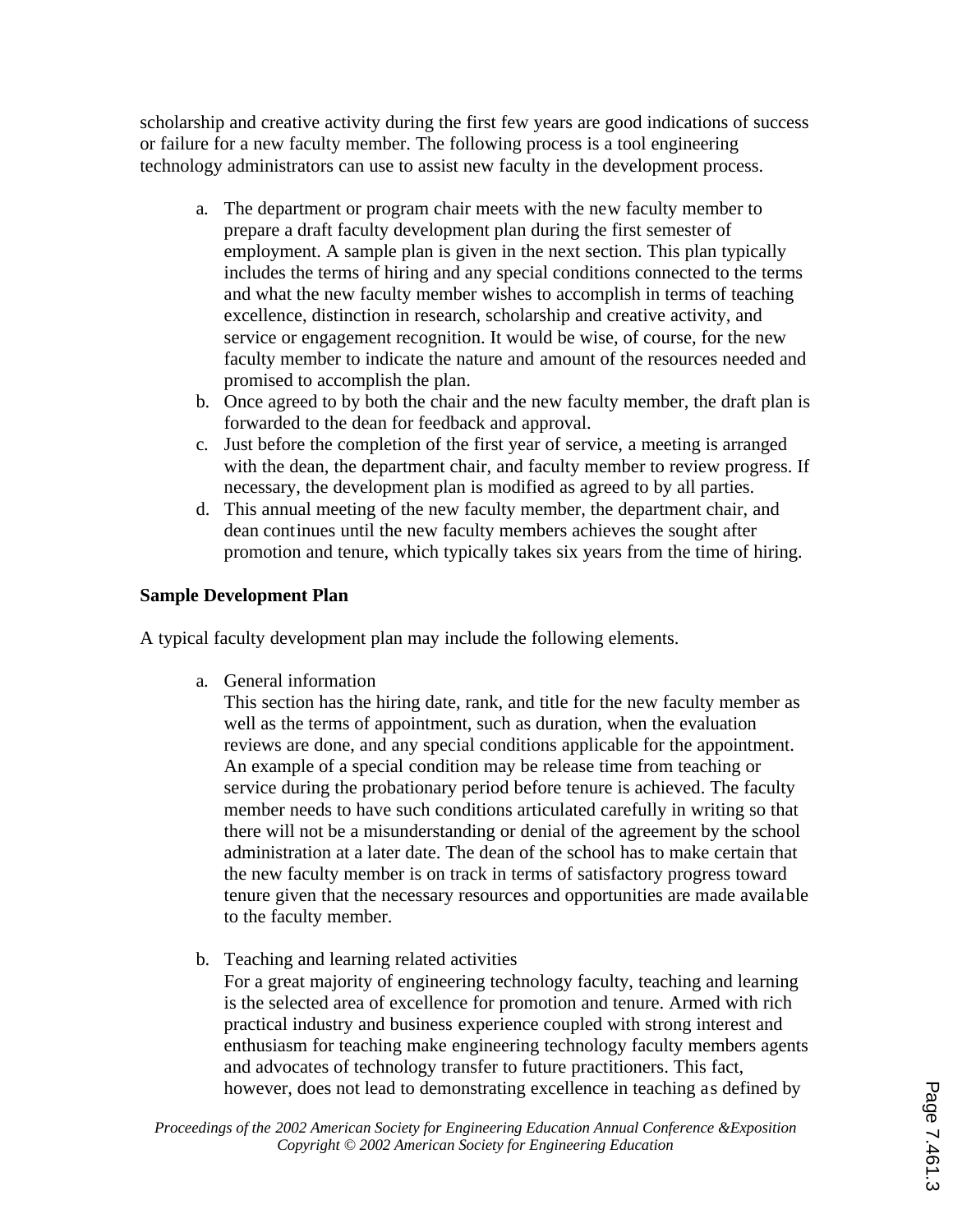the institution. Engineering technology faculty members need to ensure that in-class performance is documented through student evaluations of the course and instructor, as well as peer evaluations of classroom teaching ², which has to be performed periodically.

Engineering technology faculty members have the challenge of following the rapid changes engineering, science and technology and bring the knowledge of these changes to the classroom. This results in continuously changing course content as well as using new technologies such as the Internet in their teaching. For example, faculty members can, therefore, become coordinators for a set of courses in a specialty area allowing them to modify the contents and integrate new technologies into the teaching of these courses.

Another component that needs incorporation into the development plan in the teaching and learning area is the scholarship of teaching. Here engineering technology faculty may report on pedagogical experiments and the use of new and novel approaches to engineering technology education in properly refereed technical conferences, technical journals and magazines.

c. Research, scholarship, and creative activities

The measurement of success in research, scholarship, and creative activities in the academic setting varies widely among disciplines. In engineering, medicine and science, the numbers of research articles in prestigious professional journals with respectable citation indexes as well as the dollar amount of research grants and contracts are all accepted measurements.

In many institutions, engineering technology faculty members are also expected to perform at least satisfactorily in research, scholarship and creative activities. The definition of what is acceptable as satisfactory can be quite elusive. In many academic institutions, therefore, engineering technology faculty are measured using the norms developed for engineering and science faculty as they are deemed to be the closest in terms of area of expertise. This often creates an extraordinary tension for engineering technology faculty as they either do not have the background and training to perform theory oriented research or they are not given the resources to conduct similar research even when they have the background to do it. The other extreme that some universities go to is not require any type of research, scholarship or creative activities from engineering technology faculty members but then often these faculty members are not treated as equal peers and colleagues. It is essential, therefore, that the new engineering technology faculty member is given an indication of what the research expectation is and how the appropriate level of satisfactory performance can be attained. Presentations and publications in conferences and journals similar to that of ASEE can provide one set of evidence for satisfactory research. The complementing component can be abstracts, articles, letters and notes an engineering technology faculty can publish in appropriate trade journals.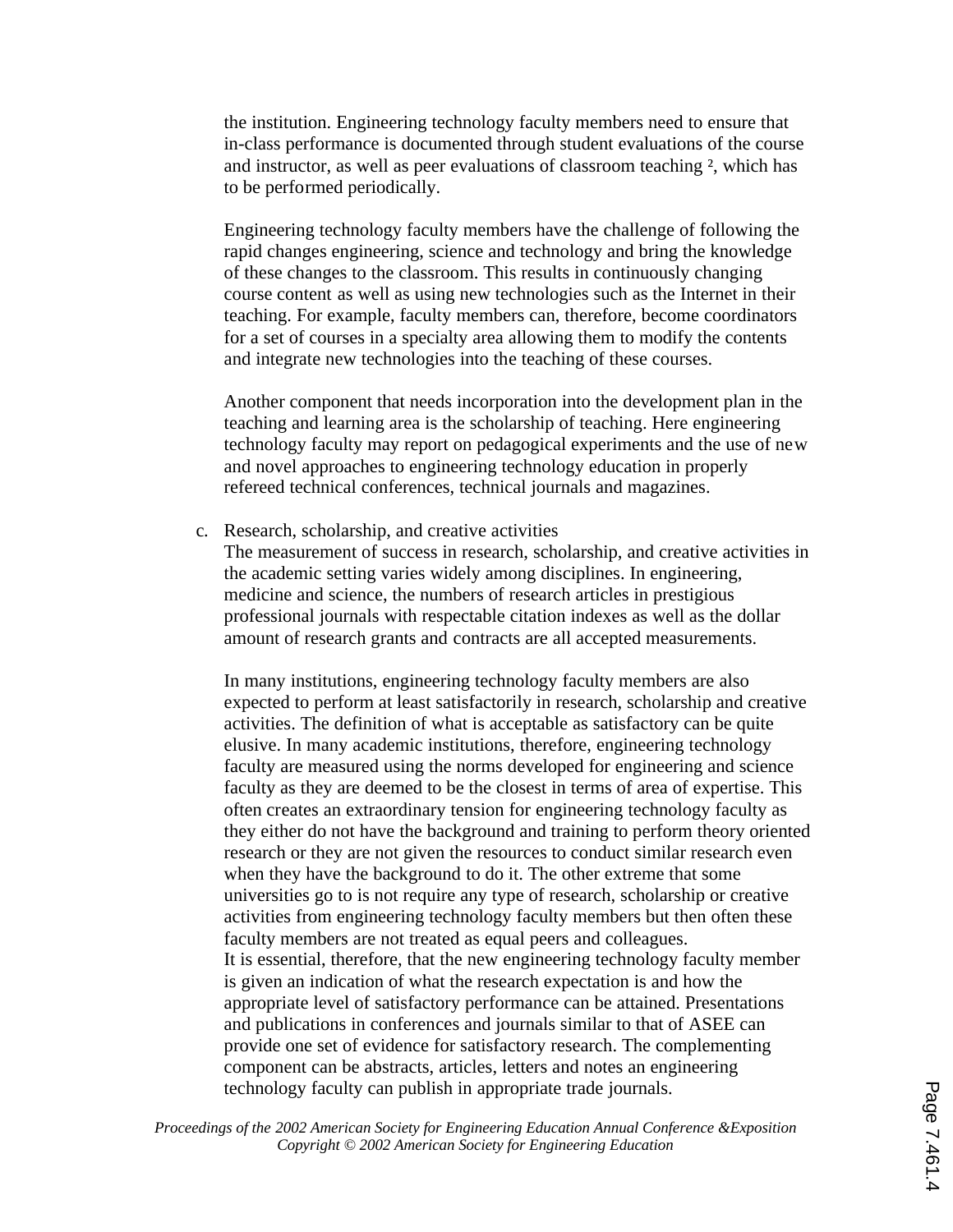d. Service and/or engagement activities

New engineering technology faculty can usually find more opportunities than they care for in this area as department chairs and/or deans quite frequently assign one or more service activities to them. These activities may include departmental, school, and university committee memberships, activities in professional societies, consulting for business and industry, and other engagements with city, state or national organizations. The trick here is to minimize the commitment to service activities as much as possible during the probationary period so that the faculty member can achieve appropriate balance among three areas of teaching, research and service. It would be advisable for a faculty member to choose just a few service activities and pursue them diligently to accumulate the necessary experience and evidence for the professional portfolio.

### **Conclusions**

In many universities, engineering technology faculty have a challenge in putting together a strong professional portfolio prior to their promotion and tenure decision. This is because their peers in the university do not understand the distinction between engineering and engineering technology; thus they tend to apply the measurements and expectations for an engineering faculty in peer evaluations of teaching, research, and service. This paper proposes the use of faculty development plan for newly hired engineering technology faculty members as well as engineering technology administrators.

Although such a plan will go a long way in helping a new engineering technology faculty member, more work and effort are needed on the part of the engineering technology community as a whole to define the field of engineering technology more clearly, differentiating it from both engineering and science areas. If the expectations of teaching excellence and satisfactory research activity are articulated and clarified for the peers of engineering technology faculty, it would be of great help to all engineering technology educators.

### **Bibliography**

[1] Johnston, S. F., Gostalev, J. P., and King, W. J., "Engineering and Society", Prentice Hall, 2000. [2] Chism, Nancy V.N., "Peer Review of Teaching", Anker Publishing Company, 1999

#### **Biographical Information**

H. ÖNER YURTSEVEN, Dean and Professor of Electrical Engineering, Purdue School of Engineering and Technology, IUPUI. He received his BS in Electrical Engineering from Middle East Technical University, Turkey in 1967 and Ph.D. in Electrical Engineering from the Johns Hopkins University, Mar yland in 1974.

*Proceedings of the 2002 American Society for Engineering Education Annual Conference &Exposition Copyright © 2002 American Society for Engineering Education*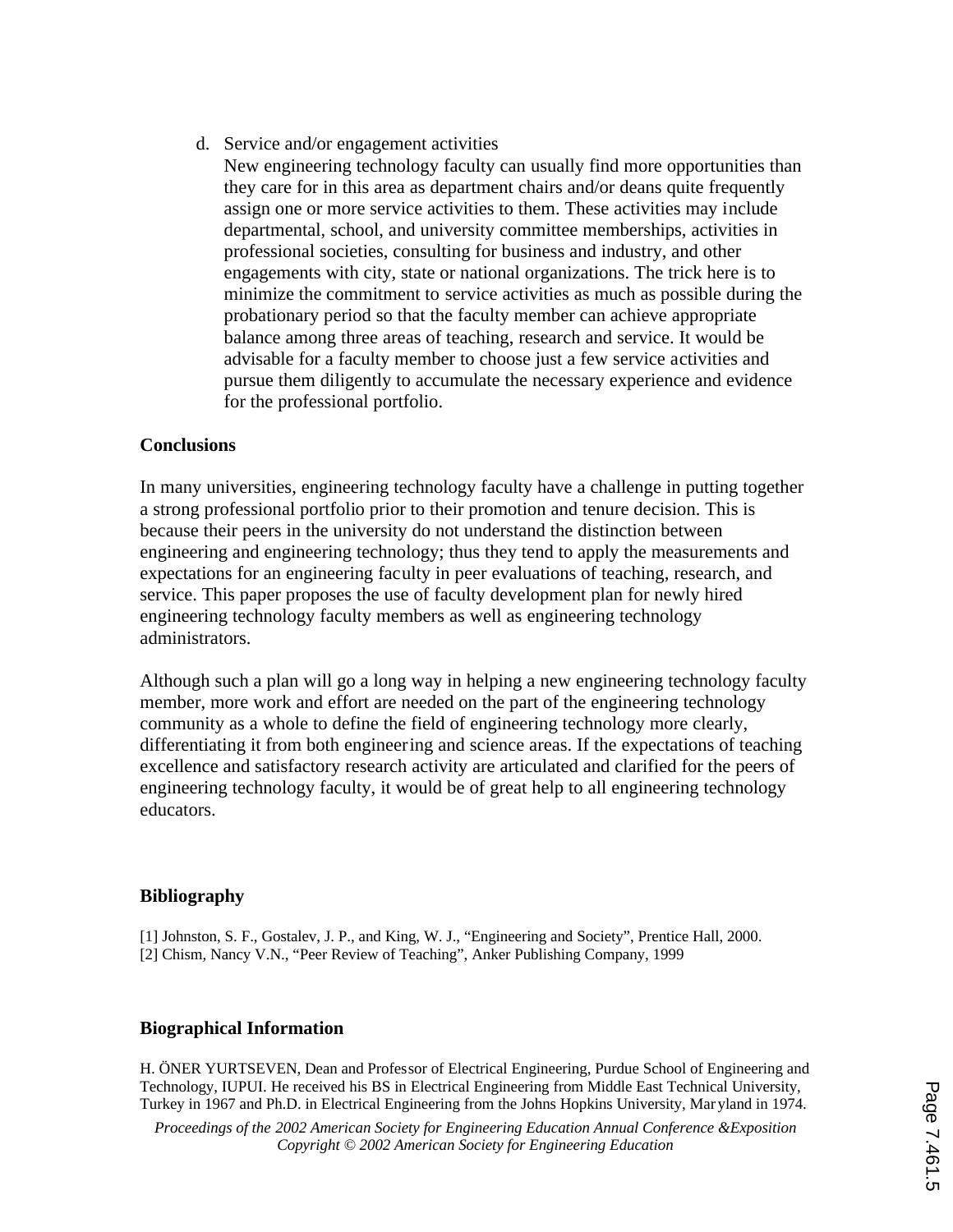# **Appendix: Sample Faculty Development Plan**

### Section I: Appointment Data

| Name:       | Robert H. Good, P.E. (fictitious person)                                                                                                                                                                                                      |
|-------------|-----------------------------------------------------------------------------------------------------------------------------------------------------------------------------------------------------------------------------------------------|
| Rank:       | Assistant Professor of Electrical and Computer Engineering Technology                                                                                                                                                                         |
| Date hired: | August 1, 2001                                                                                                                                                                                                                                |
| Conditions: | a. 25 percent release time from teaching for four consecutive semesters,<br>excluding summer semesters                                                                                                                                        |
|             | b. One month salary each during summer 2002 and summer 2003 for<br>research, scholarship and creative activity<br>c. New computer workstation fully loaded with access to software<br>modules such as MATLAB, PSPICE, SIMULINK, MultiSIM, and |
|             | LABVIEW.                                                                                                                                                                                                                                      |

### Section II: Teaching and Learning

My specialty areas are microprocessor design and use of microprocessors for embedded systems. I am, therefore, interested in teaching the existing courses (ECET 205, ECET 305, and ECET 483) in these areas. I plan to update and upgrade these courses every semester with the change of technology and develop two new courses (ECET 3xx and ECET 4xx) in embedded systems as potential electives for electrical engineering technology and computer engineering technology tracks. These improvements and new experiments in teaching this subject matter will be reported at ASEE conferences and in various publications.

# Section III: Research, Scholarship, and Creative Activities

I have a keen interest to follow up on the technological changes in microprocessors and embedded systems. I routinely subscribe to or have access to IEEE publications and trade journals in microprocessor and embedded systems. I plan to submit full-length and short papers and letters to some of these publications to stay current in my field.

I plan to submit project proposals to Raytheon Technical Services in the area of user interface protocols for embedded computer systems, jointly with Professor Sam T. Better in the department. I will also seek for equipment funding for department's signal processing laboratories from the National Science Foundation. I am in the process of designing some new experiments for students that will use the new proposed equipment. The development director of the school indicated that she would help me submit the same equipment proposal to few local instrumentation companies as well.

*Proceedings of the 2002 American Society for Engineering Education Annual Conference &Exposition Copyright © 2002 American Society for Engineering Education*